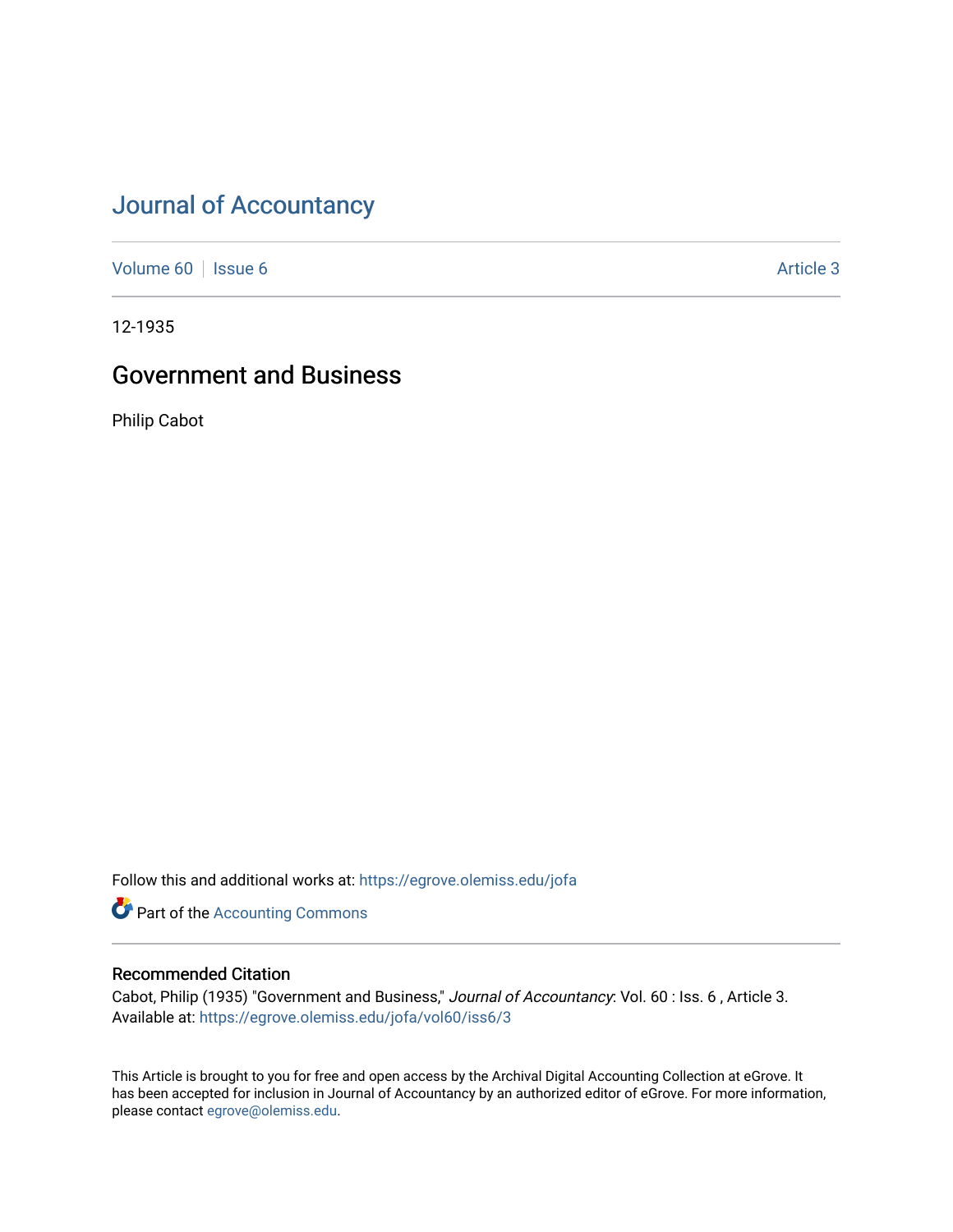## Government and Business\*

#### B<sup>y</sup> Philip Cabot

All of you, I assume, are men of action, and so it is perhaps unnecessary for me to tell you that it is much easier to criticize the work of other men than to do the job yourself. For this reason I shall try to avoid unnecessary criticism, both of our law-makers and of our business men. My purpose is to describe what I see going on about me in those two fields of human endeavor which we call government and business, and to attempt to suggest to you certain general conclusions which I draw from what I see.

I begin with the platitude that both government and business are of immemorial antiquity. Business must be as old as the race, for it is hard to imagine a type of human being who was so completely independent that he could satisfy every need better than anyone else could do it for him; who had no desire to exchange a deer hide, or a wolf skin, for an ax head, or for some help in setting up a deadfall. Government also must be as old as the race, for even our brother the wolf knows that "the strength of the wolf is the pack." In fact, the human imagination breaks down under the effort to conceive a group of people in which both government and business were not important, if not indispensable, factors, and we may safely conclude that both are essential means to the main purpose of human life, namely, the formation and growth of stable and progressive societies.

It would be difficult for me to explain to you, or for you to understand, the nature and the limitations of these two means to this all important end unless we start with some general notions as to the nature of the end, namely, the progressive human societies to which I have referred. Such societies are the masters of which government and business are the servants. But what do we mean by society? Unfortunately, I can not undertake to define for you exactly what a society is because I do not know. All that I can offer you are some general notions about the nature of society which I have found useful for myself. Going back to the animal kingdom, the simile of the wolf pack suggests two of the major paths of the evolutionary process by which societies

<sup>\*</sup> An address delivered before the American Institute of Accountants at Boston, Massachu-setts, October 15,1935.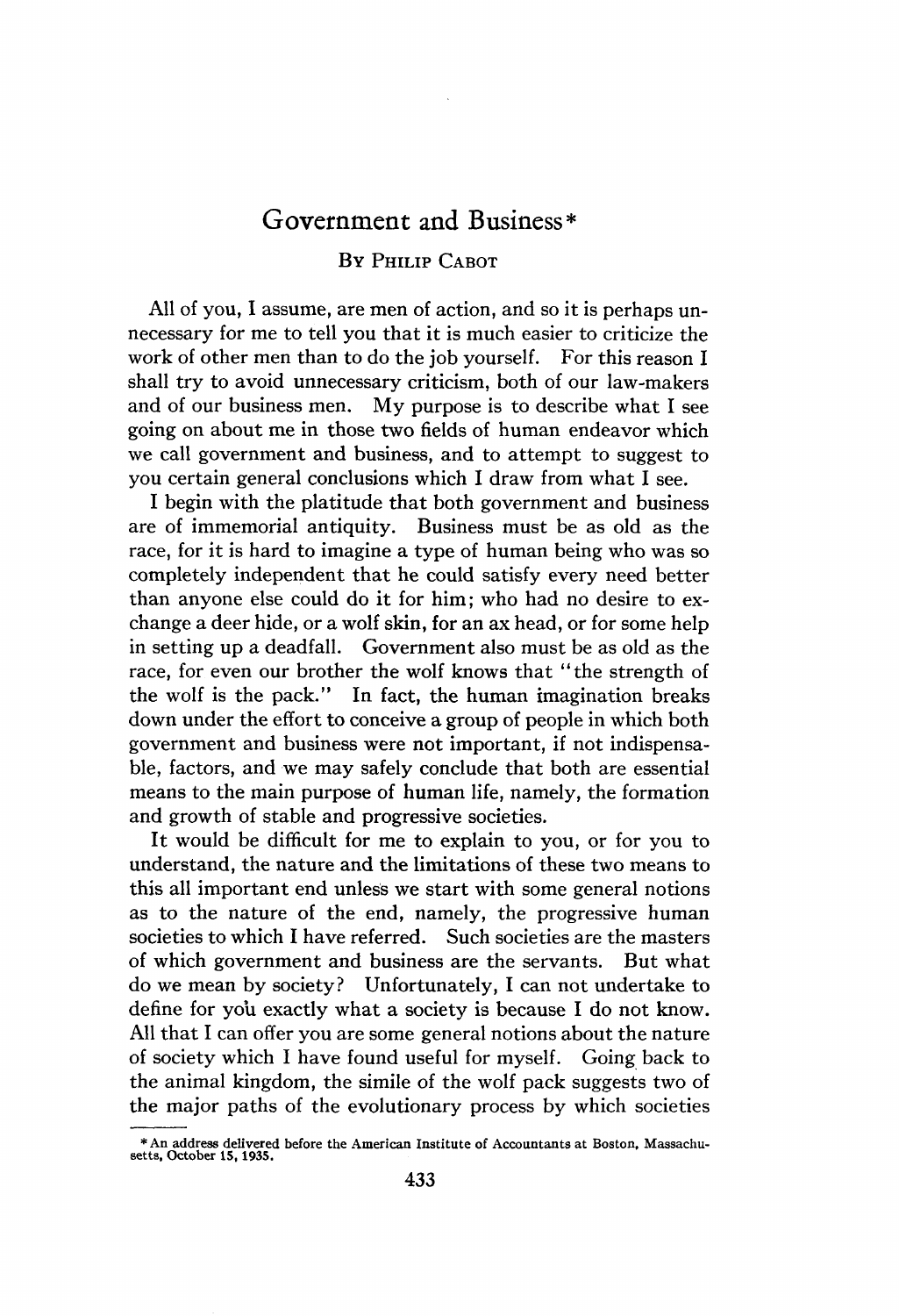#### *The Journal of Accountancy*

are made. Wolves combine first for protection, and second to increase their economic power—that is, first in order to keep alive in a hostile world, and second to obtain more food with less labor. Man, I suggest to you, has followed the same paths. The tribe serves man as the pack serves the wolf; and many tribes, or nations as we sometimes call them, do not appear to have advanced far beyond the general concepts of the wolf. (See the European news in your morning paper.) The wolf, or the man, driven by the instinct of self-preservation, will combine, and his success will depend on his powers of organization and administration. Although we commonly forget it, success depends on leadership, and leadership depends upon the successful division of the group into at least two groups—the governors and the governed. It is for this reason that both among wolves and among men a certain degree of freedom is essential to success, for neither wolves nor men are born equal, and, if they are free, they will use their freedom to vindicate their inequality and stratify their societies.

Up to this stage of evolution the instincts of animals and of men seem to run parallel and to produce similar results. But societies of this type, while very stable, are not typically human; at this level man has little advantage over the animals. The feature which distinguishes human societies from the societies of animals is spiritual progress, which is the child of intelligence, memory and imagination. When these are present in adequate intensity, a human society moves forward by establishing an increasing control over the forces of nature and attaining an increasing grasp of the nature of the cosmos. Spiritual progress is the stamp of approval of the Cosmic Intelligence on the societies of men; a fact which seems to have been forgotten by recent generations. It seems that Calvin's doctrine of salvation by work has been overworked to the point where we assume that material progress and an increase of wealth can be palmed off on the Almighty as a substitute for the growth of the spirit of man. It is needless to remark that the Almighty can not be deceived.

If we now ask ourselves how well we have succeeded in producing a stable and progressive society in these United States, the answer must be not well, even if this answer wounds our selfconceit. During the last half century, or more, it appears to me that both our economic and our spiritual life have been becoming less, rather than more, stable, and I fear we must admit that such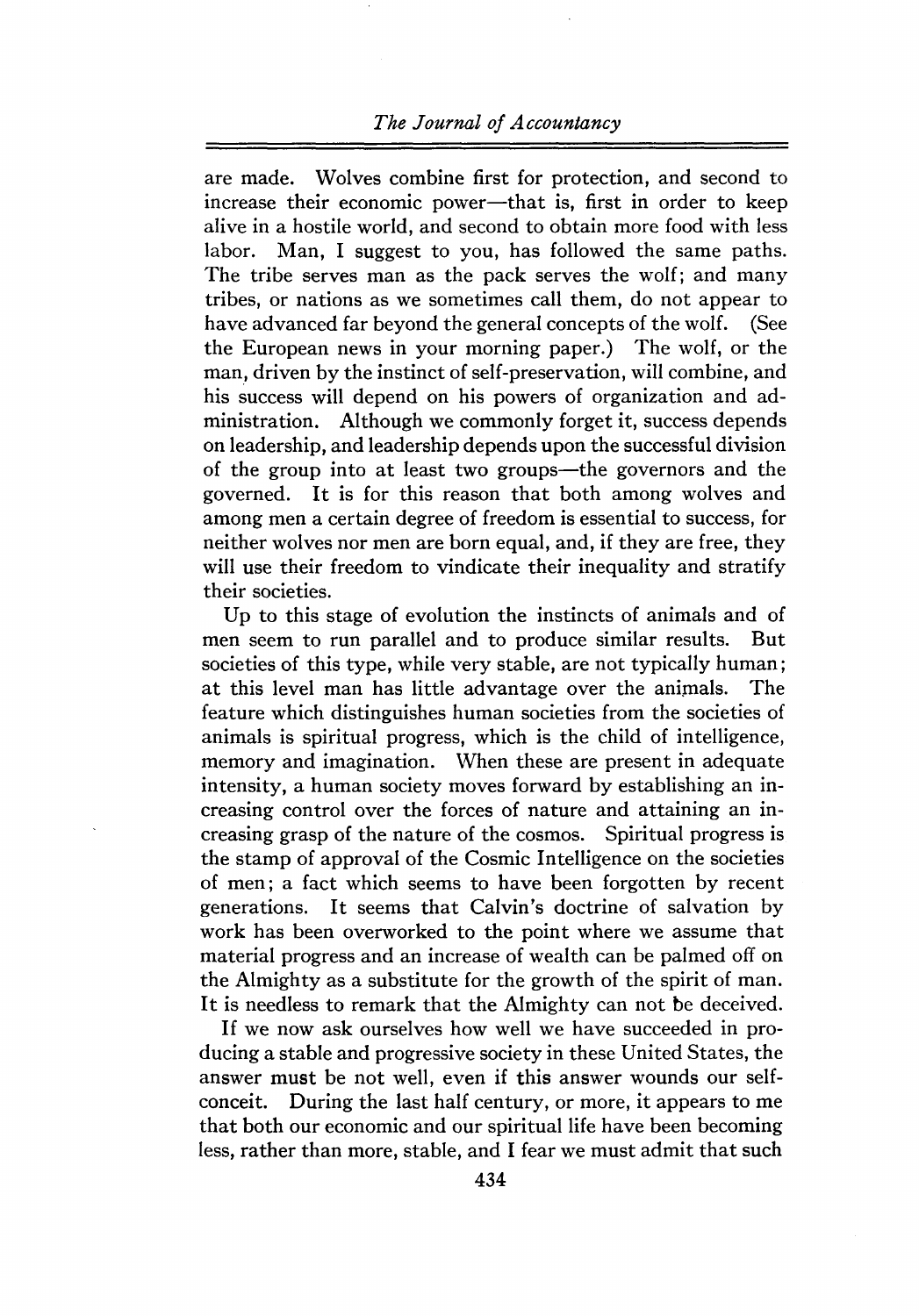progress as we have made in that period has been towards barbarism rather than towards civilization. Many of you, I fancy, will reject this conclusion. I envy you your optimism and I wish I could achieve it. But realism compels me to say that if we are unable, or unwilling, to make fundamental changes in our general attitude toward life the future for this nation is very dark. I do not mean to suggest that the intense economic struggle of the last two generations was a futile effort. That is not my belief. But I do mean to suggest that for the present we have gone far enough in that direction and that we must now turn our energies into other channels.

During the last half century we have made amazing progress in extending our control over the forces of nature and our understanding of the material world. The attention of the nation has been focused like a burning glass on these objectives and we have been so absorbed in them that both business and government have forgotten the platitude with which I began, that they are merely the servants of society. As a natural result, society has been ill served, and it has suffered. So far as business is concerned, this is an old story. The politicians have deafened us with their clamor about it for the last three years. But I suggest that this uproar has served (and was perhaps intended) to obscure the fact that government has been just as forgetful as business. In a democratic society like ours it may surprise you if I say that our government—the chosen servant of the people—has been a bad servant. But that is what I believe, and I will devote the time that remains to me to a discussion of the failures of business and of government to serve society well.

Business has been charged, during the last five years, with shocking failures of leadership by all sorts and conditions of men in every part of the country. Even business men themselves have joined in this chorus of condemnation, so that it must be true. I shall not attempt to deny it, but merely to examine its causes in order to explain it. Boisterous condemnation will get you nowhere; you must search out cause and effect before a real remedy can be found.

Broadly summarized, the charge against business men is that, although they were entrusted with the economic welfare of the nation, they failed to develop a national point of view, so that they could not understand the national welfare; that, while as business men they were merely servants of the nation, they have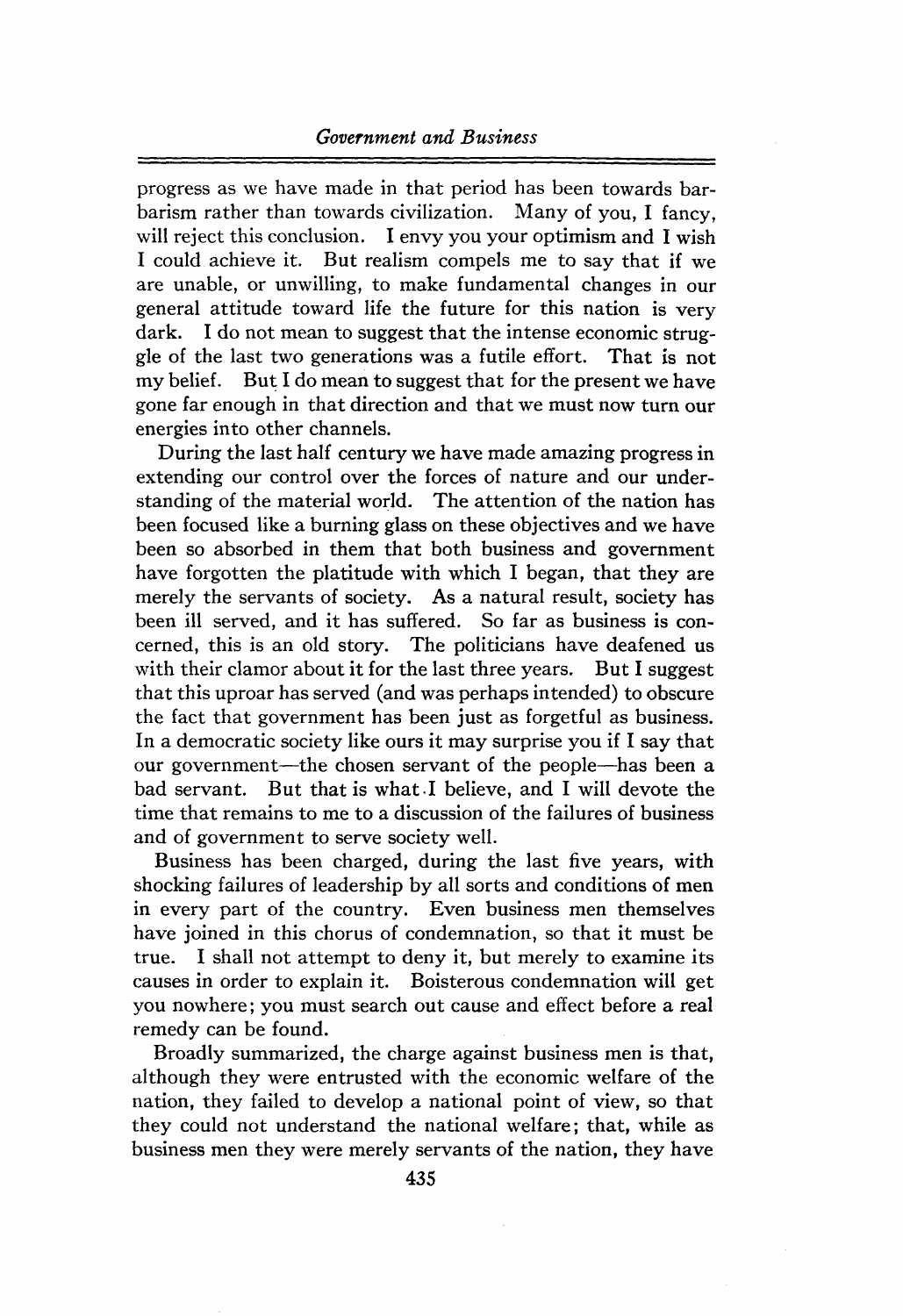not behaved like servants and did not recognize their master. I may say at once that I think this charge is true, but my interest does not end at this point; in fact, that is where it begins.

What interests me is to find out whether this failure was due to the natural depravity of the business men or whether these servants had in some cases been given the wrong orders and in others no orders at all. There is all the difference in the world between the two assumptions, because in one case the remedy is to " fire " the servants and in the other to give them proper orders. More households have been upset by the ignorance of the wife than by the natural depravity of the cook.

As my time is limited, I must be brief, and so I state bluntly my belief that much of the alleged failure of our business and industrial leaders has been because the society of which they are the servants has given them the wrong orders or no orders at all. I go further and suggest that it has practically forgotten what orders it gave them and has issued contradictory orders. All of us have seen the tragic comedy of a willing, though perhaps stupid, servant running hither and yon, at the orders of a master who was either ignorant or had lost his head. That, I think, is what has happened to business. Setting aside the cases of individual depravity, which are no more common among business men than among teachers, lawyers, doctors, politicians or accountants, I believe it can be proved that an overwhelming majority of business men have labored honestly to carry out the orders which they understood they had received from the nation.

Stated in the most general terms, those orders were to design and produce, under the spur of the most intense competition, the time and labor saving machinery needed to turn out immense quantities of goods with a minimum amount of labor; to contrive new methods of organization to operate this mass production machinery and to distribute these masses of goods when made. These orders were not given by the business men to themselves, as is commonly supposed. They were given to them by the nation, though of course not in printed form. The orders of a society are implicit, not explicit. For example, we know that practically from the beginning of our history on this continent land has been cheap and labor dear; hence the order to save labor. For almost as long a period we have produced most of what we consumed behind a rapidly rising protective tariff; hence the order demanding fierce internal competition. Although Senator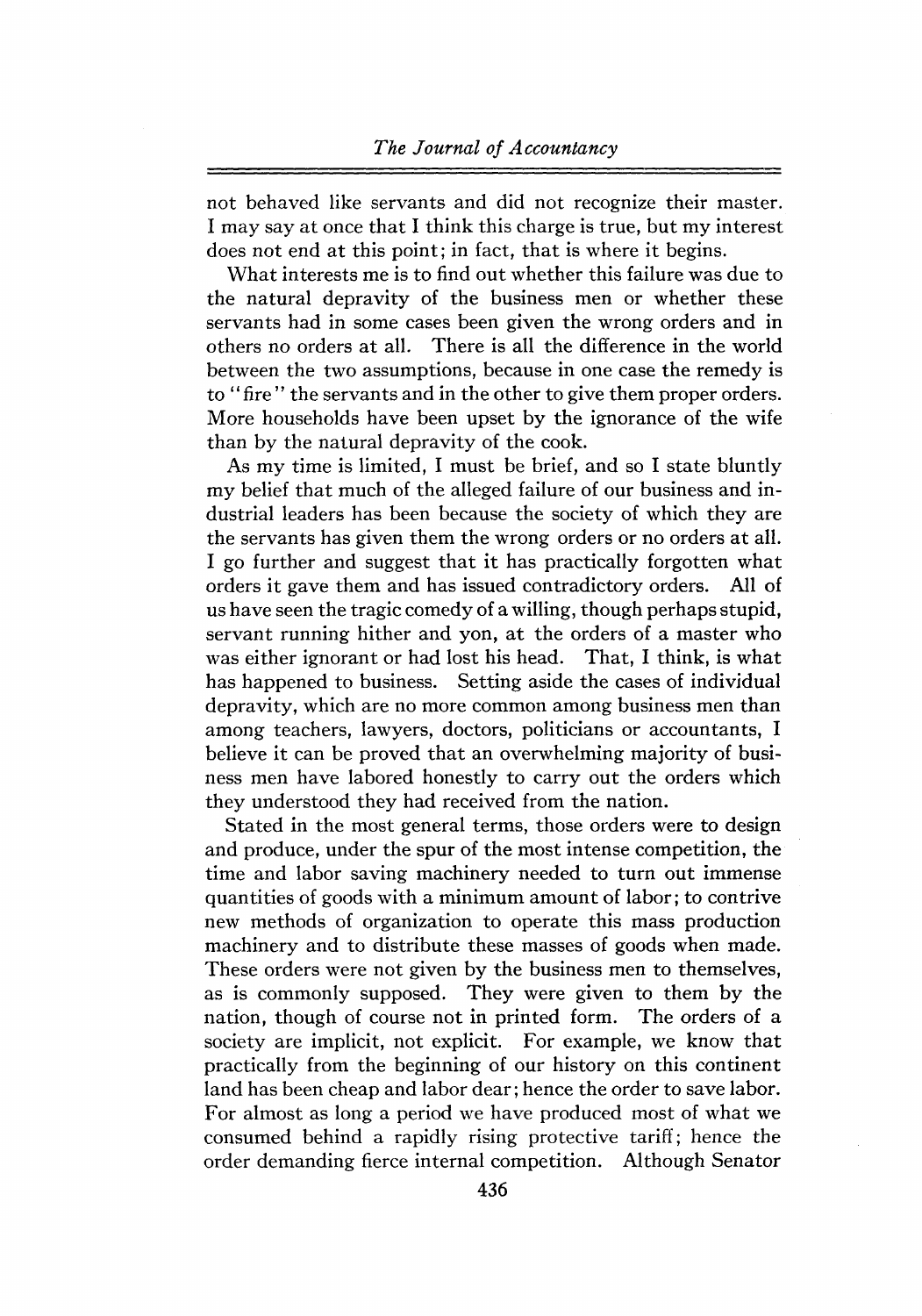#### *Government and Business*

Borah does not know it, our fear of monopoly, exemplified by the anti-trust laws, is the child of our protective tariff. No free trade country could have developed such a "monopoly phobia." As a result of these and other conditions, such as climate, the wealth of a vacant continent, the rare intelligence of the early settlers and a peculiar form of government, we have turned our business leaders into a group of specialists of exceptional power each in his separate field. Nowhere else in the world has specialization been carried so far because nowhere else were the conditions for developing it so favorable. This specialization has immense advantages, of which we are the heirs. But for every gain there is a loss, and the time has come to balance the gains and losses. This is a problem for accountants, in which I will make the opening entries.

Accounting is a ruthless business which is no respecter of persons, and so my opening entry records the fact that long ago we set in motion forces which required our business men to specialize as a condition precedent to survival, to say nothing of success, and that at the same time we offered to success fantastic rewards. Now the goods which we ordered have been delivered, namely, a group of successful specialists. They invented, designed and put in operation the time and labor saving machines which are the envy of the western world, and they perfected methods of organization and administration so that these machines could perform their function, which was mass production. It is not only unreasonable, it is false accounting, to refuse to make the balancing entry: namely, to record the fact that these industrial specialists are not industrial statesmen. But this is what we have done. Having trained and conditioned them as specialists, we hesitate to balance the account and admit that specialists can rarely generalize. We have made them narrow and now we want them broad. Having made them incapable of seeing the nation as a whole, we now demand that they shall think of nothing but the national welfare and always serve it with a single mind. Such a demand is preposterous. The books will not balance.

Doubtless the ideal is magnificent, but doubtless also the demand is unreasonable. No specialists in any field can be masters in many others, and it is certainly rare to find a great specialist with the comprehensive understanding of the whole of life which sound over-all judgments require. I am not suggesting that business men should not now be trained and conditioned to take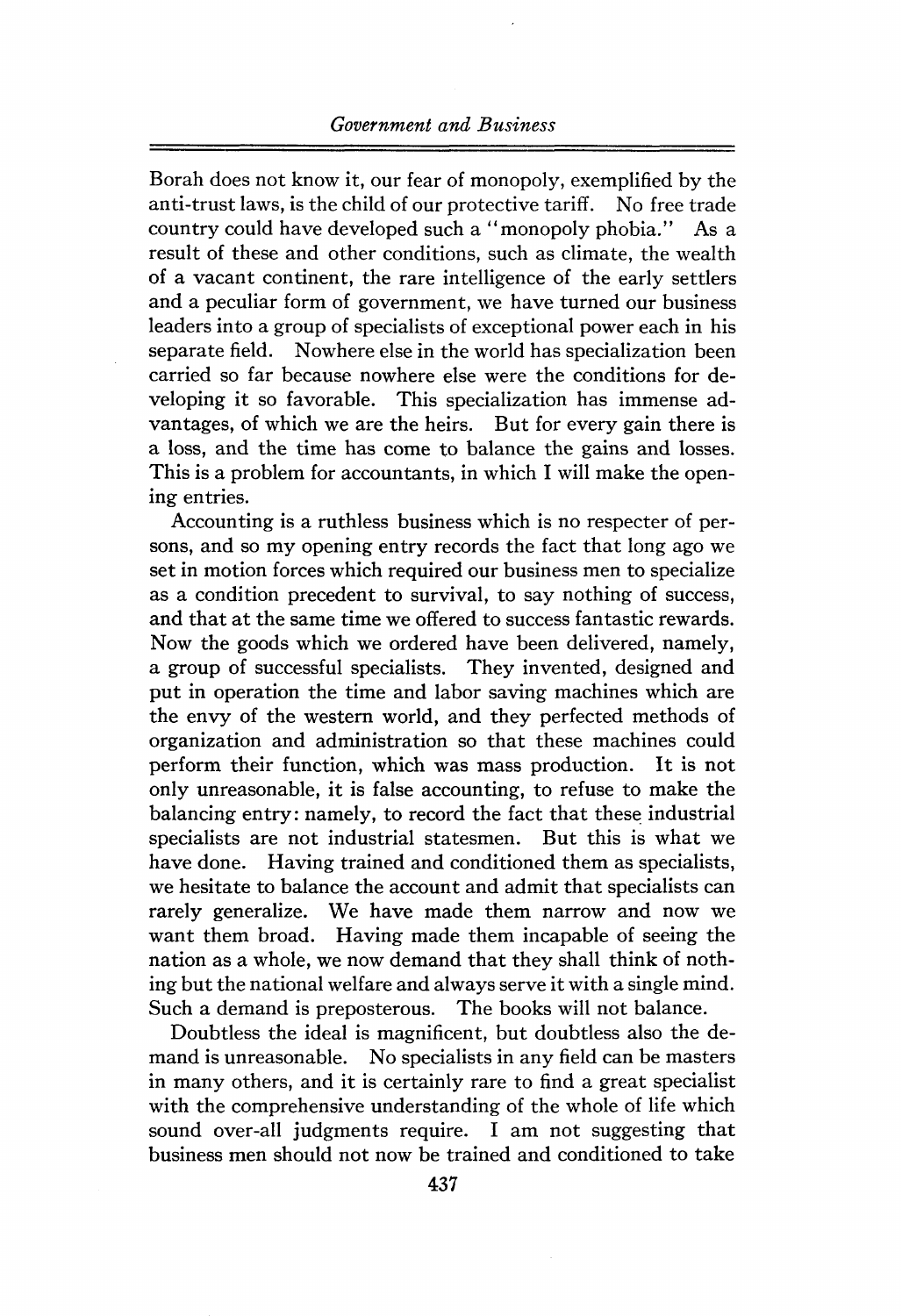a broad national view of business. All I say is that they have not been so trained in the past and that the type of leadership which the nation has been demanding from them during the last few years was practically impossible for them. If we want that type of leadership, as I believe we do, we must train them for it. Our of leadership, as I believe we do, we must train them for it. business men have shown themselves very apt pupils. They have been turned into specialists in a comparatively brief period. If we now demand men of broader type the supply to meet that demand can probably be produced.

I am not seeking to excuse the failures of business men but merely to explain them. I have no desire to condone the sins of individual business men. I merely remind you that all men are sinners. The situation which confronts us needs, and must receive, immediate attention, but the disease is not incurable. In fact, there is reason to believe that there is less cause for alarm about the problems of business than there is about the problems of government. Having made some suggestions to you about how to balance our account with the business men, I now turn to the question of how to balance our account with the politicians.

I begin by remarking that it is, or should be, an axiom in dealing with the problems of progressive societies that all basic law is merely the slowly crystallized opinion of an overwhelming majority of those to whom it applies. Putting this proposition in another way, we can say that all integrated groups, or societies, presuppose agreement by practically all of their members on all matters touching the life of the group. This rule holds good no matter what the form of the government, for a dictator is just as dependent on "the consent of the governed" as the president of a republic—a fact which was discovered thousands of years ago, when dictatorships were the standard form of government, and is now being rediscovered by some of our friends in Europe who have recently been playing the part of dictators. Anyone who doubts this has only to observe the frantic efforts of Mussolini to convince the Italian people that wrong is right.

It is obvious, however, that this rule applies only to basic or fundamental law. Administrators and legislative bodies are necessary to do the housekeeping for societies, and all goes well so long as they confine themselves to housekeeping. It is only when they attempt to tear down the house or make radical alterations in it that trouble begins. My point is that when fundamental agreement exists legislation and administration work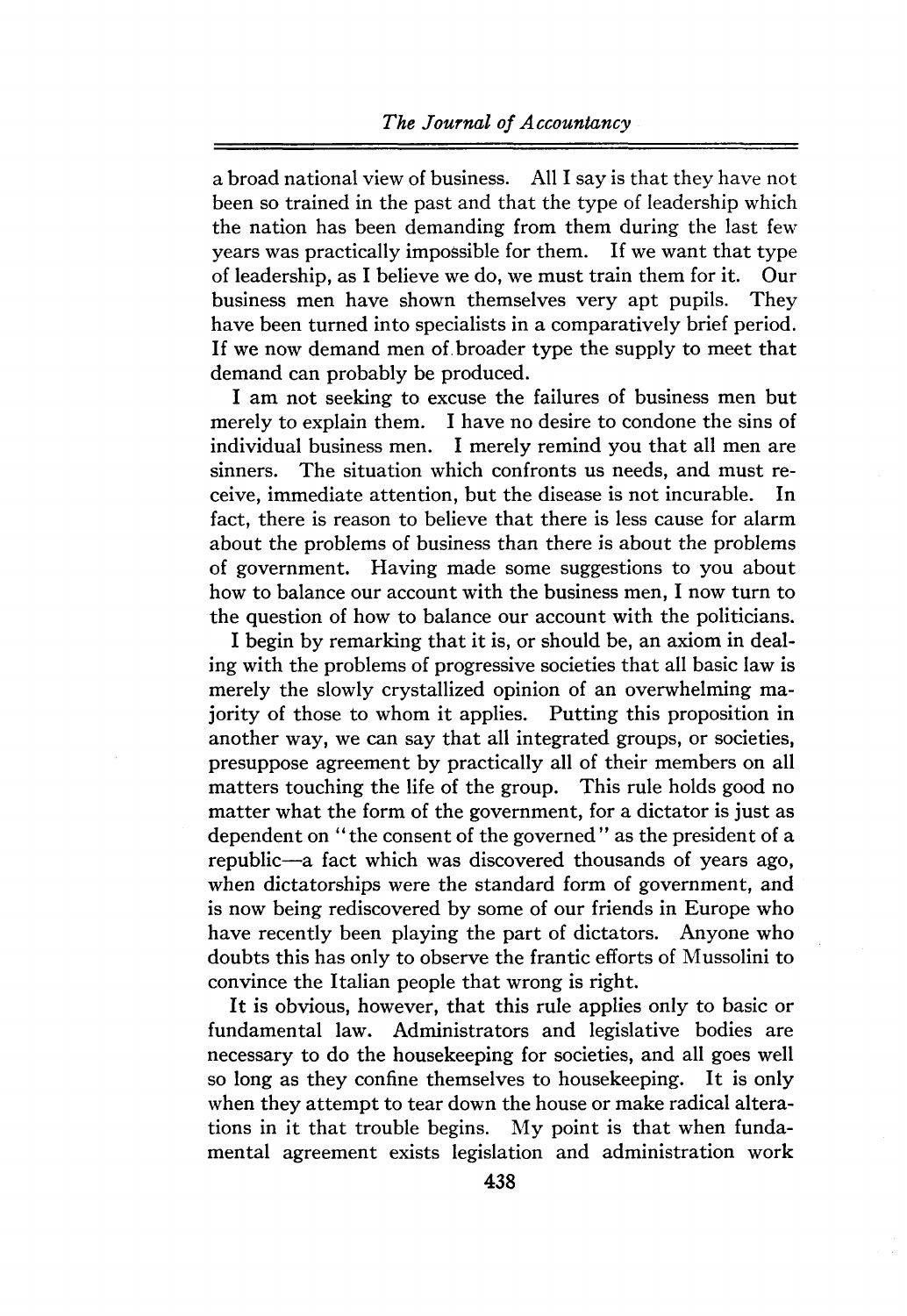smoothly, but that when it does not exist neither will work at all, and the society will disintegrate unless such an agreement can be achieved. A ruthless and powerful governing class may reduce the other members of the group to slavery, but when this condition arises the society has already died. Whatever we should like to believe, we must accept the fact that a stable government is impossible unless it stands upon the solid foundation of a stable society; and no society can be stable unless an overwhelming majority of its citizens agree upon all its fundamental principles.

I have used the words "opinion," "consent," "agreed," and, in order to avoid misunderstanding, perhaps I should say that as I use them they do not imply any conscious logical or intellectual process. For I do not believe that societies are, or can be, held together exclusively by the use of reason. The fundamental agreements which are necessary to create a society and to keep it alive are essentially non-rational and may never arrive at the "head piece" except in order to be rationalized and explained.

Holding this view of the nature of society, and of its fundamental law, I am compelled to believe that all basic legislation "must range with it or be pulverized by the recoil." These principles as to the nature of law our forefathers had learned in the hard school of experience. But we seem to have forgotten them, and it is to the forgetfulness of our law makers and our public administrators that I now turn my attention. Having admitted that business men have often forgotten "what it was all about," I now suggest to you that our law makers seem to have forgotten what law is and what law can do.

Perhaps I can best illustrate what I mean by a few examples with which you are all familiar. After the civil war we passed the fourteenth and fifteenth amendmentsin order to guarantee the negroes against racial discrimination. But, so far as the negroes are concerned, these amendments are a dead letter, nullified by the overwhelming emotional reaction of the white population of the southern states. The fifteenth is particularly illuminating on this point. It provides in substance that neither the United States nor any state shall abridge the right of negroes to vote, and that congress shall have power to enforce these rights. But congress never had that power in fact, and it has been forced to sit still while many of the negroes were practically disfranchised.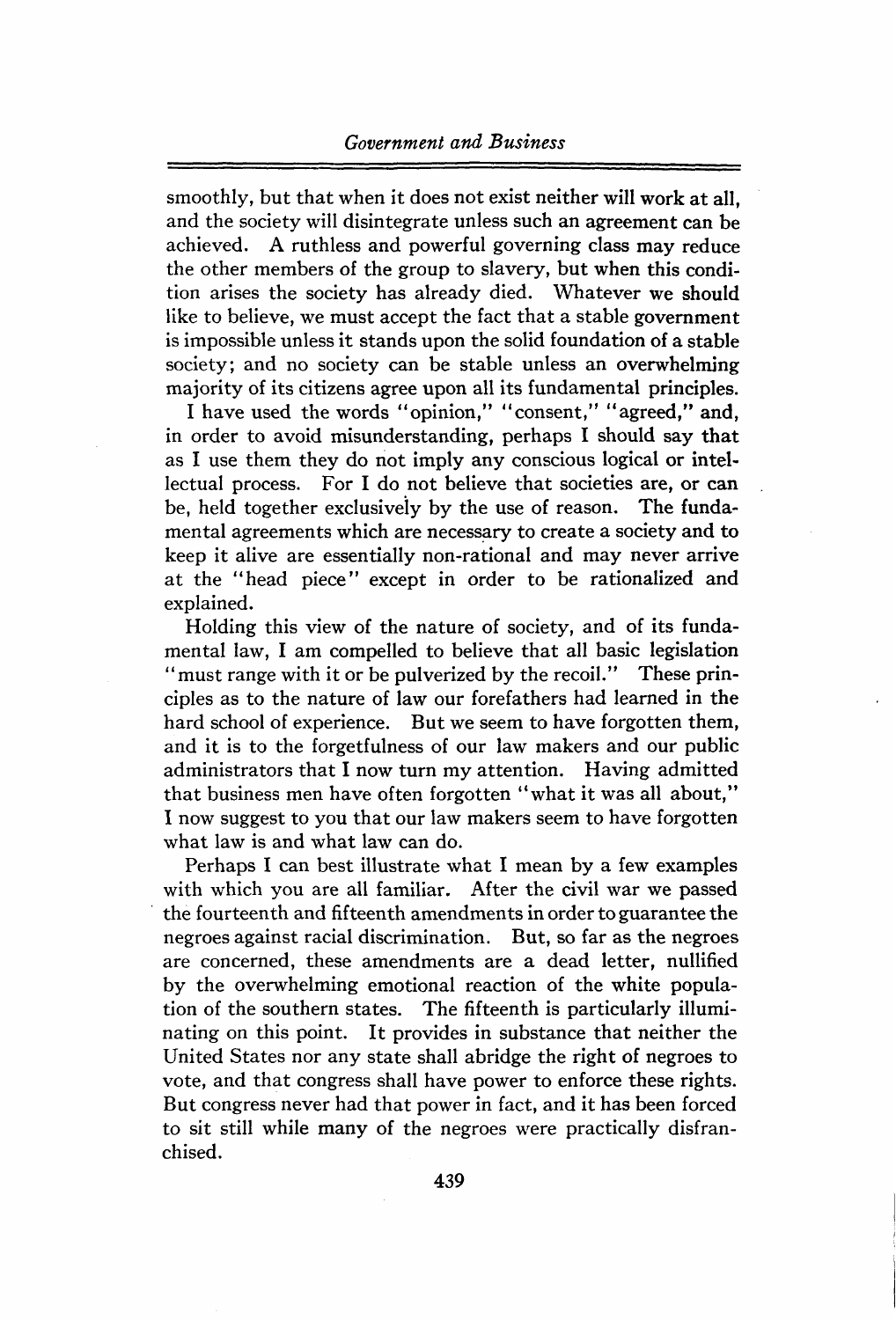The case of the prohibition amendment is another illustration. This amendment and the Volstead act were never law. While it is probable that at the outset they had the support of a majority of the voters of the nation, it became clear within a comparatively short time that people would not stand for national prohibition, so that the Volstead act could not be enforced. Before this amendment was repealed incalculable damage had been done to the nation by weakening its respect for law and by creating a new class of bandits of great wealth to prey upon the community.

My proposition that our governors and law makers have forgotten the limitations which the nature of society has placed upon the scope of their activities is well illustrated by an example from the immediate past, during the very period when the politicians were loudest in their condemnation of business men. I cite it in order to suggest to you that this is just another "case of the pot calling the kettle black."

One of the first acts of the Roosevelt administration was to draft and push through congress as rapidly as possible the national industrial recovery act, which was intended to produce a rapid and fundamental change in the social and industrial life of the nation. At the outset this legislation seemed to have every chance of success. It was fathered by a president elected by an overwhelming national majority, supported by many of our most prominent industrial leaders and had behind it the whole weight and power of organized labor. But it was a ghastly failure. Within a year of its passage the whole administrative structure (called the "national recovery administration") had begun to crumble because the nation had declared in unmistakable terms that this piece of legislation was not law. Within two years of its passage the whole structure was demolished by a sweeping decision of the supreme court, and one can hardly avoid the impression that the unanimity of the judgesin the so-called "chicken case," in which they went far out of their way to expound principles of constitutional law which they need not have considered, was due to the fact that the case had already been decided at the bar of public opinion. What the supreme court really did in this case was to ratify and explain a decision which the nation had previously made. There can be no doubt, I think, that a great body of intelligent opinion in the United States favored the principles embodied in the national industrial recovery act; it may even have been the logical solution of some of our industrial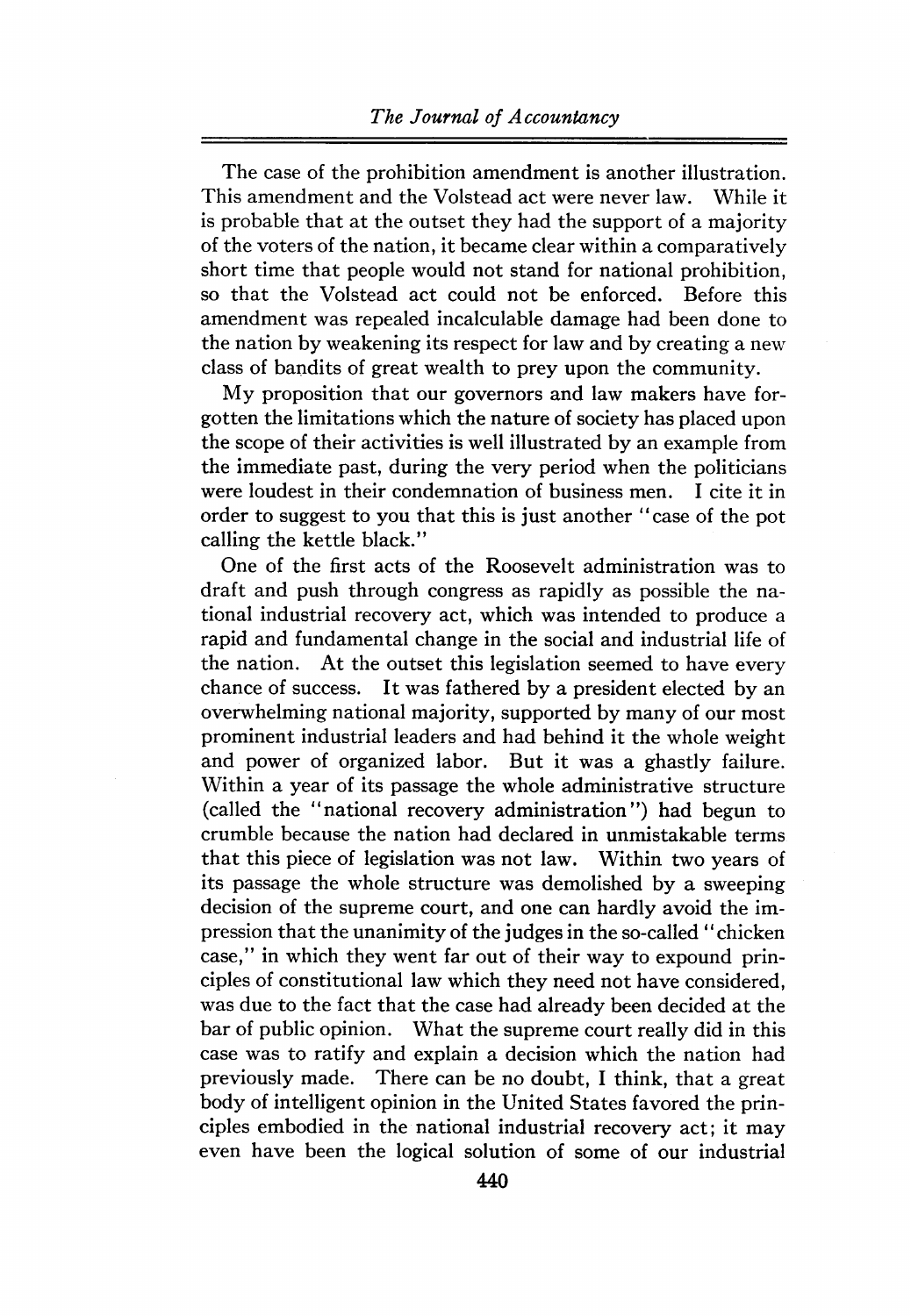problems. But it was rejected and nullified by that invisible group called "the middle class" which seems to hold in its hands the destiny of the nation. We have here a remarkable example of the fact that neither intellect nor logic can make fundamental law.

Fundamental law, I repeat, must embody the crystallized and settled beliefs of the whole community. If it does not, it is not law and will not be obeyed. The failure of our law makers to grasp this point is illustrated every time the legislature meets in any state in the union. Every year statutes are passed which do not have the support of public opinion necessary to make them law. No statute is law without the consent of the governed, and all legislation passed in response to the demands of pressure groups falls within this category. Such legislation does no good to the community as a whole and may do great harm.

Now please do not misunderstand me. Although I believe that our governors and law makers have done great damage by hasty and misguided action, I do not presume to judge them. They have acted in good faith but often in an ignorant, and sometimes in a frivolous, manner, and they have often climbed to positions of great power without an adequate understanding of the nature of their duties. I make this entry on one side of the ledger, and as a balancing item I record that the failures of our law makers and administrators have more often been the failures of democracy than the failures of individuals. As in the case of business, I am disposed to believe that our law makers are the victims of circumstance rather than of their own willful folly. If we want to make things different and make them better we must change the circumstances, for we can not change the men.

But in order to change the circumstances we need not embark upon new or radical courses; quite the reverse. What we need is to understand and to obey the laws of nature which govern societies and to recall certain simple truths which are embedded in their structure. These are the truths which I stated at the outset; namely, (1) that business and government are both as old as the race; (2) that both are servants of society; (3) and that each serves society in a different field. When either of these servants tries to perform the function of the other we have the spectacle of a whale trying to climb a tree. I am aware that all socialists, communists and fascists deny the fundamental thesis upon which I stand, but that does not greatly disturb me because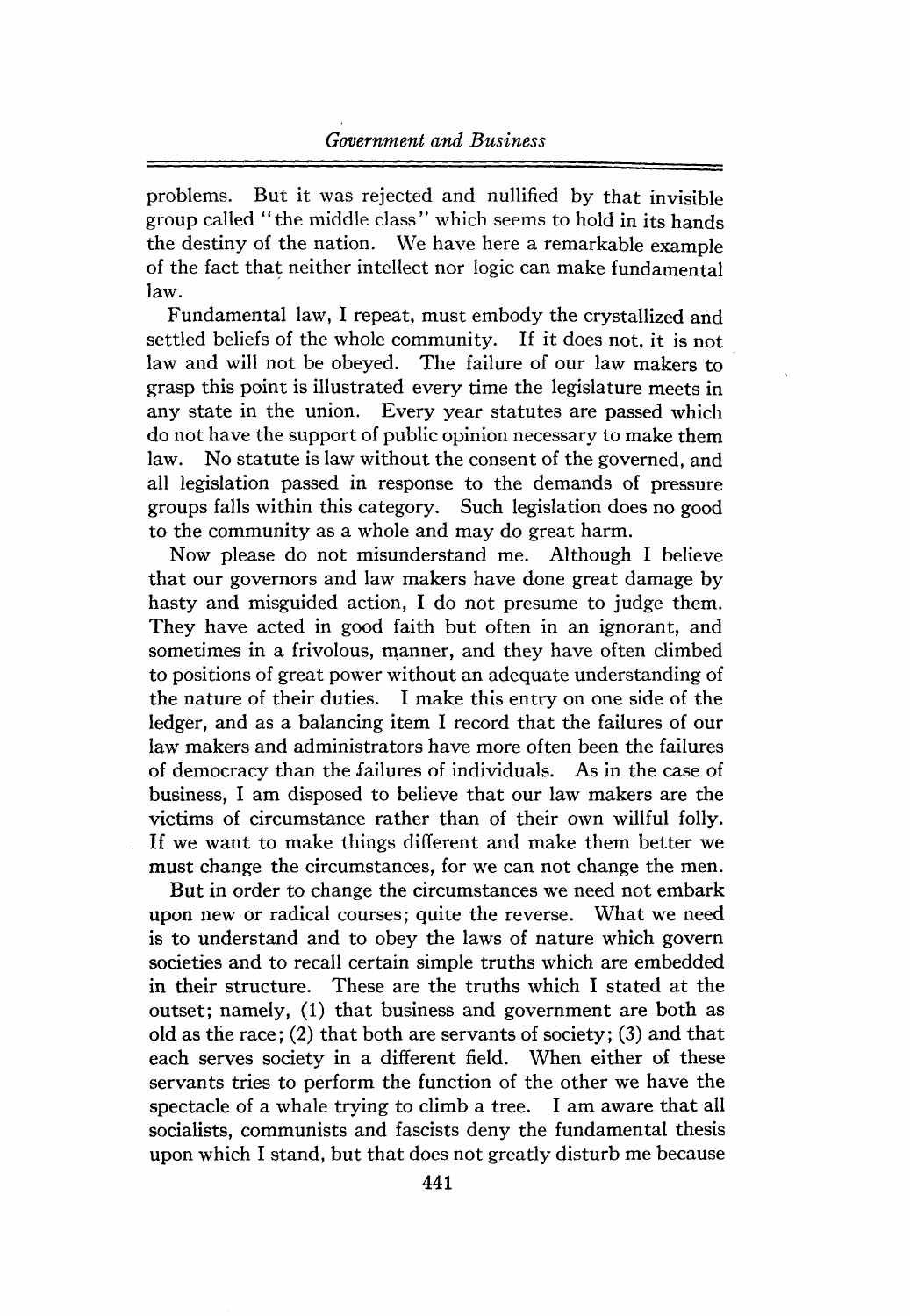I believe they are wrong. They have failed, I think, to grasp the fundamental laws of nature by which societies are made and can be destroyed. They have been misled by logic and clever reasoning and have forgotten that societies are not the children of reason and can not be controlled by logic.

The proposition that both government and business are servants of one master few will deny in theory, although most of us disregard it in practice. But the proposition that neither business nor government can successfully perform the functions of the other is highly controversial; many deny it in theory and almost everyone in practice. For nearly a century we have witnessed the attempts of business to dominate the government and actually to assume some of the functions of sovereignty. While these attempts have sometimes attained a short-lived success, they have all failed in the long run, with great damage to business, to the individuals who led these raids and to the nation. In fact, most of the popular indignation which always comes to a head in periods of depression is due to these departures of business from the field in which it belongs. These two features, the temporary success by which individuals have often obtained great wealth and the ultimate failure, with the popular wrath which accompanies it, commonly get all the attention of the public. We tend to assume that this is the whole story. But it is less than half of it. The unearned wealth of private adventurers is taken from a relatively small number of persons, and the loss, disgrace and public condemnation fall on relatively few shoulders. These are facts which each of you can verify out of his own experience, but neither of these phenomena is of major importance. The important fact is that when business attempts to usurp any of the functions of government it damages the society of which both business and government are the servants. When either of these servants misbehaves, the whole household is upset.

During the last twenty years, and particularly during the last five years, we have witnessed great and increasing advances by government into the field of business. In some cases the advances have been deliberate and open; in others they have been accomplished crab fashion, or even tail first, under the guise of government regulation. But I know of no case in which they have been successful, and there is no prospect, I think, that they will be. In some cases direct government losses have been very large; in some cases the losses have been made good by a forced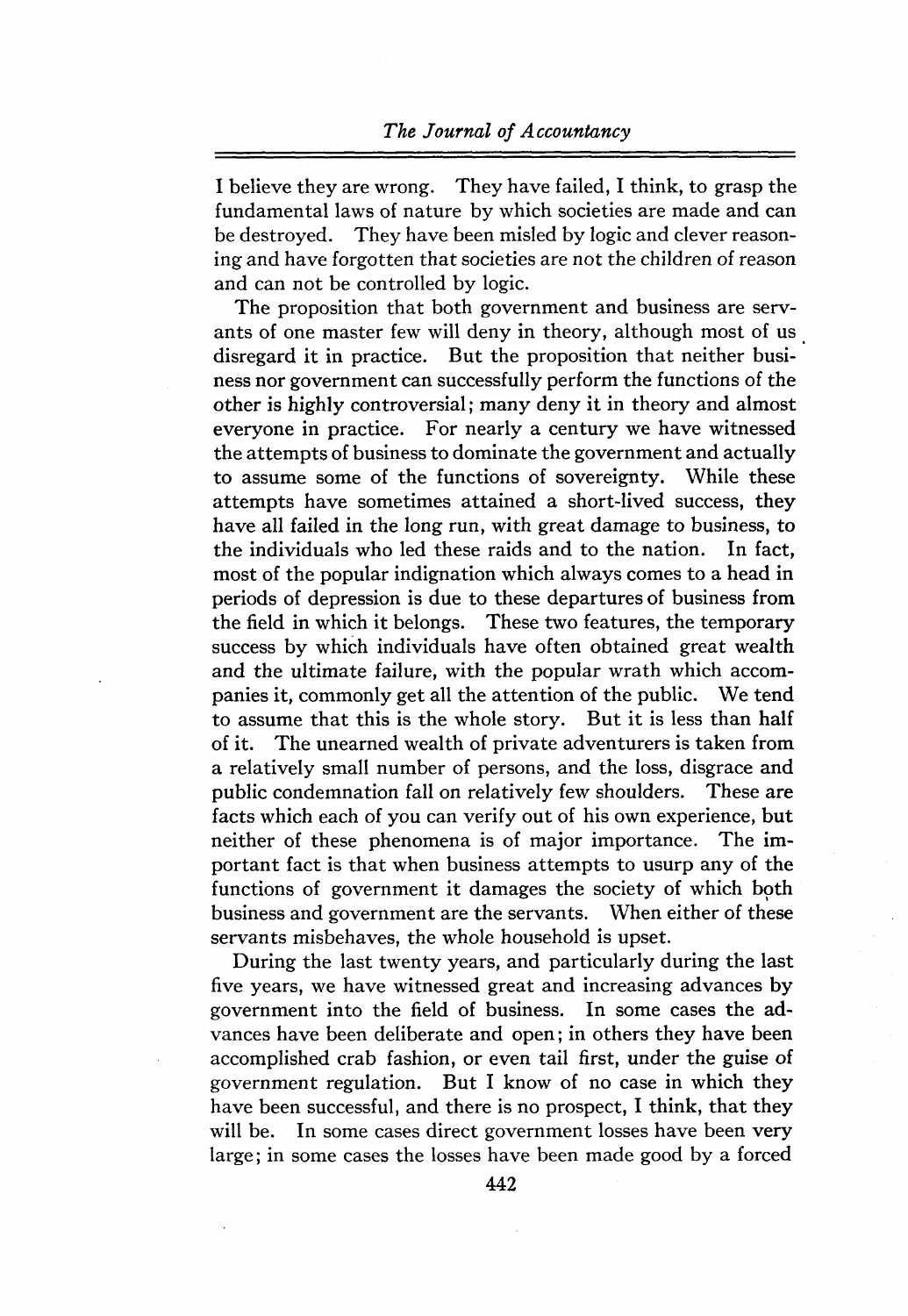#### *Government and Business*

payment from individuals; and in some cases the losses will have to be paid by future generations. But in all cases, I suggest, the damage to society is the most important and the most serious, because these ventures of government into business, or business into government, tend to disorganize and to disintegrate our society. When government once becomes involved in economic adventures there is no point at which it can conveniently call a halt. "One good turn deserves another," and in these cases it often gets two. Rigidities and artificial price structures are created, to which there is no end, short of the final collapse. In private enterprise, where there are many small competitors, the failure of individual concerns is not a serious matter, but we have all had an opportunity to observe that even in private business when the units become large the shock of failure is greatly multiplied. When Baring Brothers & Company failed in 1885, for example, it produced an international panic, and in our own day there are many corporations that have become so large that we do not dare to let them fail. This danger grows to the proportions of a catastrophe when government enters into business, because each step makes the next step seem inevitable, and the time soon comes when retreat is impossible. The thing has grown so big that it must go on growing.

That no government can admit failure is a fact which can not be denied. Such an admission would be an act of suicide, as our own president, in spite of his immense popularity, has been forced to admit. When Mr. Roosevelt took office he told us that he was going to try some dangerous experiments, but that if any of them failed he would let us know at once and that the experiments would be abandoned. As we all know, several of them have failed, but he has not told us. Perhaps it was just as well, because most of us knew it before he did.

To illustrate my point of what happens when government enters into business, I cite the amusing case of the agricultural adjustment act. This was explicitly an emergency measure designed to assist the producers of certain basic agricultural commodities. But it has now become a permanent measure, and it begins to appear that there is no assignable limit to its scope. The recent extension of the act to cover potatoes would be humorous, if it were not tragic. Having forced farmers to reduce their acreage of certain so-called "basic crops" and having recommended them to diversify, the government now finds itself in a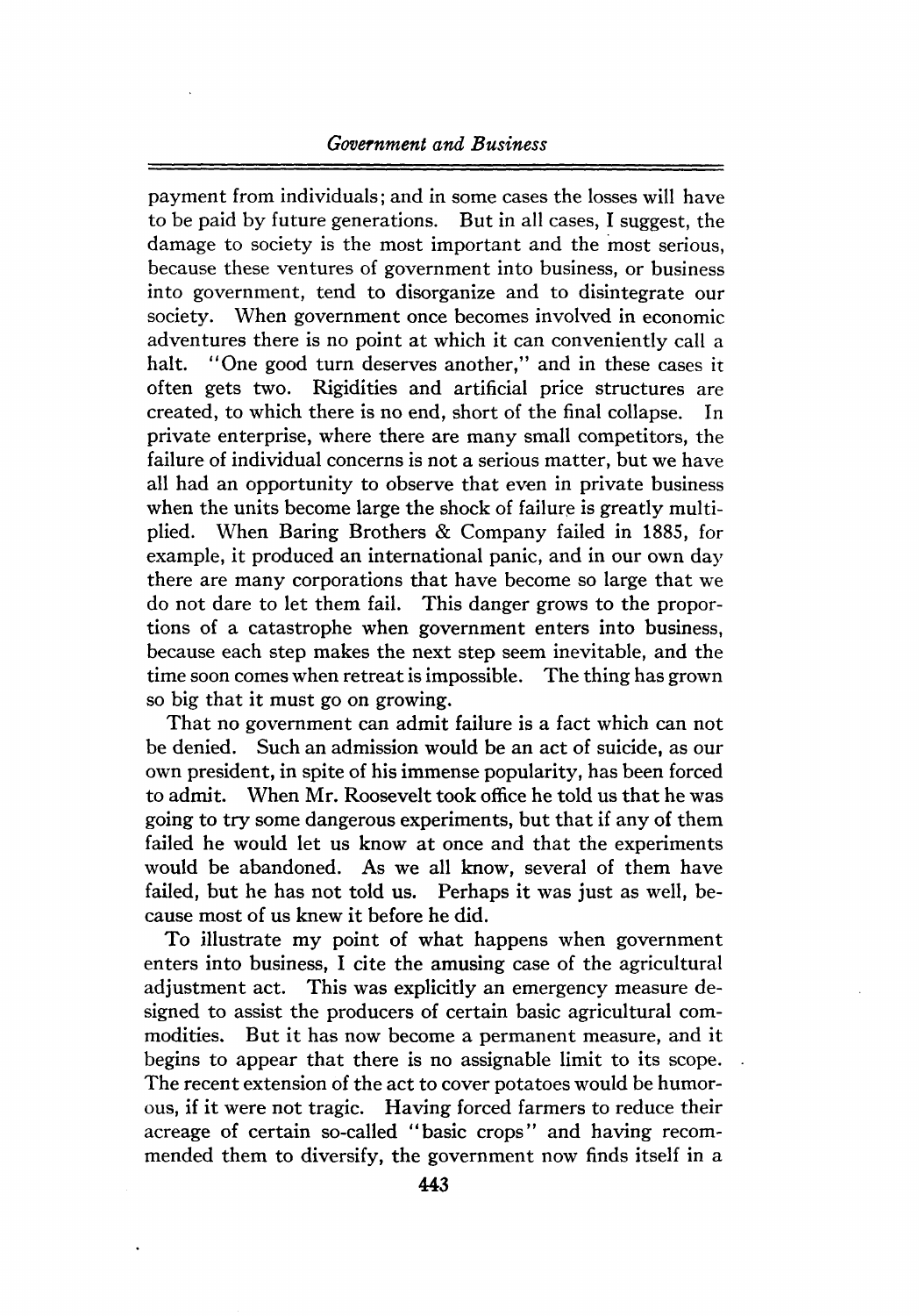#### *The Journal of Accountancy*

position where it must fine them if they do so. Farmers who have reduced their acreage of other crops are now told that if they plant potatoes on the idle land and sell them they will have to go to jail. Of course, legislation of this character is not law. Bootlegging of "spuds" is far simpler than bootlegging of whiskey and will prove more popular. To complete the comedy of errors, it is probable that if the law were enforced the legitimate potato growers would be ruined, because many families that now buy potatoes would grow their own, and the others would trade with the bootleggers. However, the potato farmers need have no fear for the law will not be enforced. It is not law in any propersense.

The areas within which business and government can operate successfully are defined by the law of nature which creates and destroys societies of men. Like other natural laws, this one can not be completely comprehended by men in their present stage of development so that we can not tell accurately where the lines between the activities of business and government should be drawn. In the present state of our knowledge some overlapping is unavoidable, and, to complicate matters further, the functions of these servants of society change from generation to generation as the society itself evolves. From this dilemma there would seem to be only one escape. Both business and government must be taught that they are servants, so that they will never forget it; both must be taught that their master can and will change the sphere of their activities without consulting them; and both must be taught that their most important function is to work together for a common end.

Considering the times in which we live, these principles may appear to be an impossible counsel of perfection. Perhaps that is true, but, if it is, the civilization of which we have been so proud is destined to perish. We must learn these rules and obey them or die. Confronted with this categorical imperative we may find a way to live. I believe we shall.

My time is up and I ought to sit down, but, having set you face to face with a dilemma of the first magnitude, namely, how to keep your society alive, I feel that I ought at least to hint to you how that result might be achieved. Please observe that I do not say *can,* for we are dealing here with mere guesses. Throughout my address I have repeated my belief that both government and business are the servants of society and that society must direct their work. Of course this statement is an over-simplification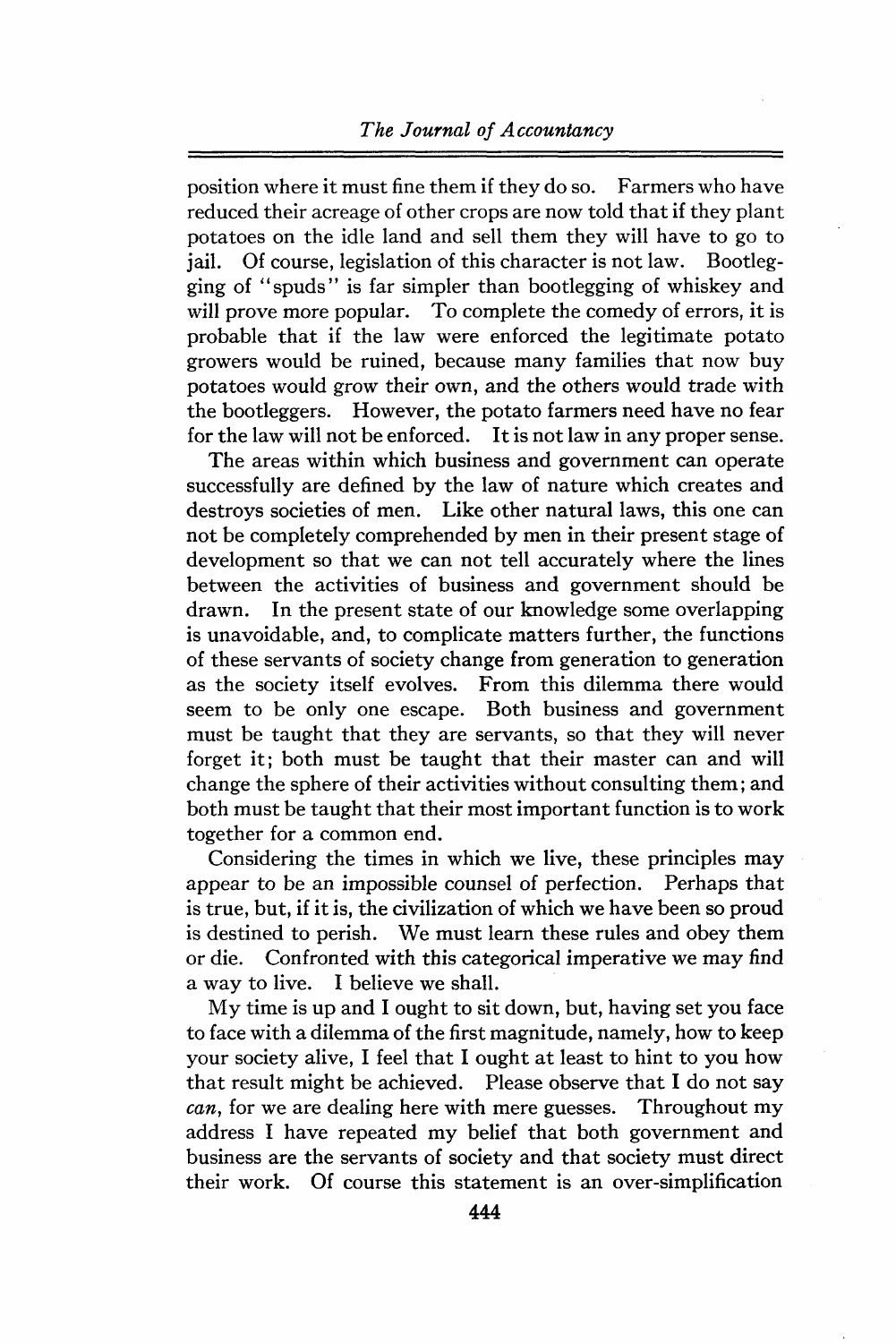which may be so great as to amount to distortion, because social forces operate mainly below the level of consciousness, and the terms "order" and "direct" imply conscious intention. But <sup>I</sup> hope you will feel that the words and images which I have used are accurate enough for practical purposes, because in the long run the whole body of society must determine and, to a considerable extent, must direct the activities of its individual members. For example, I believe, and I ask you to believe, that in this country during the last two generations the intense concentration of individuals on the production of material wealth was determined by the society as a whole. Of course, this determination was influenced by the environment in which our society was placed. We are creatures of our environment, like all the rest of creation. but, as we have now arrived at the point where we can create and dominate our environment, it is not misleading to say that our society determines our activities.

But we must face the fact that this concentration on economic problems has necessarily involved the neglect of other problems which are certainly of equal, if not of greater, importance. At the head of the list of neglected problems stand education and government, to which we have given relatively small attention, and what little we have given does not appear to me to have been of very high quality. As a result, our system of education is obsolete and the science of government is embryonic. Education today does not deal with reality, and the technique of government administration has lagged far behind the requirements of a modern industrial state. In other words our concentration on one aspect of human life has produced a distortion which has now become painful; so painful in fact that something must be done about it. And something is being done. The agony which we now suffer and the confusion which we now observe are the symptoms of a major shift in the focus of social thought and activity. I believe the attention of our society has already shifted from industry and is now adjusting its focus on education and on government. We shall be able to measure the progress of this adjustment by the migration of men of unusual ability out of industry into the two other fields which I have named. During my life the brains of the nation have been concentrated on industry because our society felt that its major problems were in that field. Today that is no longer true. The nation now believes that its major problems are in the field of education and government.